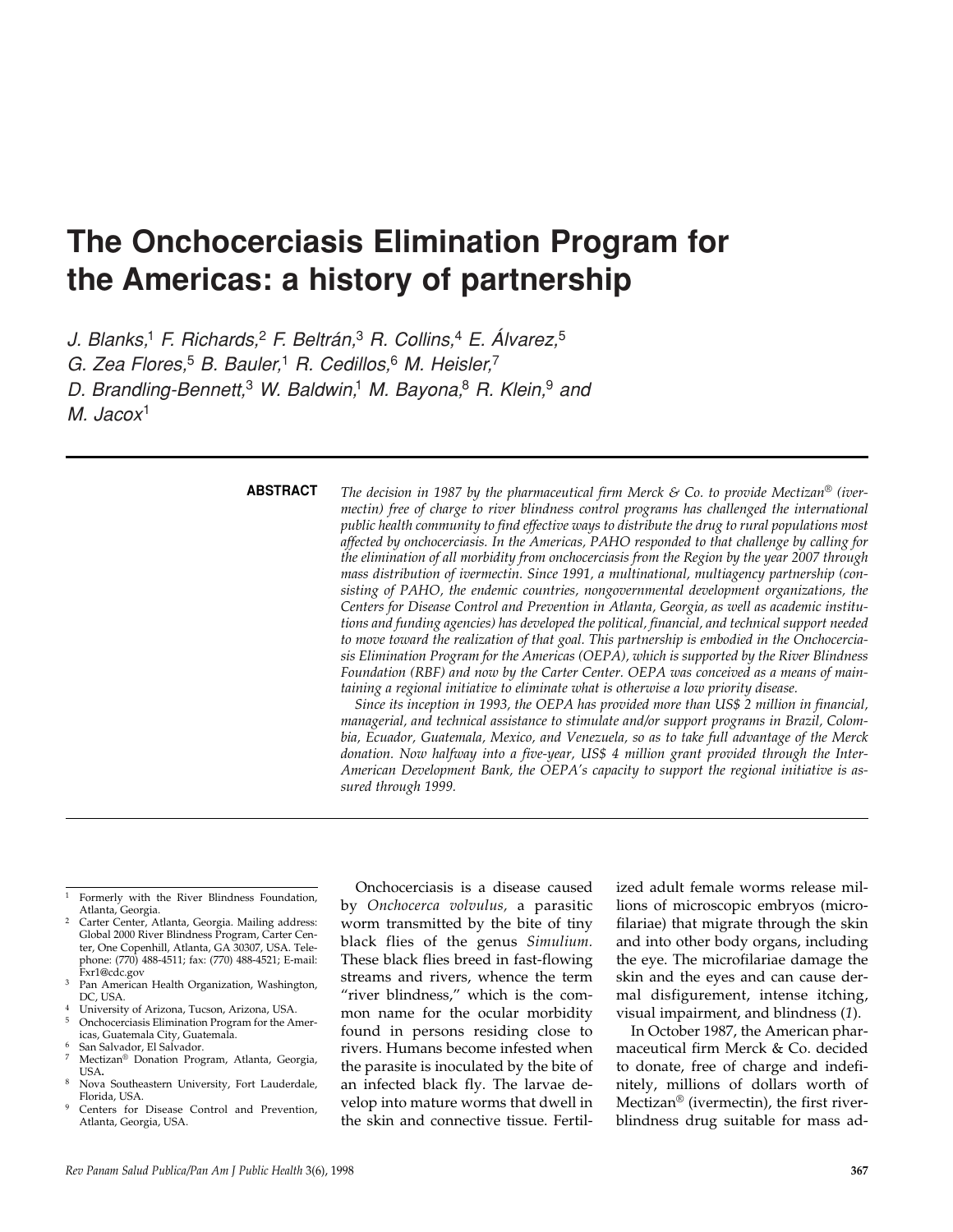ministration without the fear of adverse reactions (*2–4*). This decision was reached upon recognizing that the populations who could most benefit from ivermectin were also the least able to afford the drug. Since ivermectin, however, is not curative—it kills microfilariae but not the adult worms—ivermectin delivery programs must provide the drug regularly (once or twice a year as a single oral dose) to prevent ocular morbidity from developing and to reduce or eliminate most dermal morbidity.

Onchocerciasis ranks fourth among the causes of blindness and visual impairment in developing countries. According to WHO, of an estimated 17.7 million people who are infested, 270 000 are blind and another 500 000 have severe visual impairment. Approximately 123 million people live in endemic areas worldwide and are therefore at risk of infection (*1*). Although the overwhelming majority of onchocerciasis sufferers live in Africa, the disease also occurs in small areas situated in six countries in the Americas: Brazil, Colombia, Ecuador, Guatemala, Mexico, and Venezuela (see Figure 1) (*1, 5–7*). The current WHO Expert Committee estimates of Latin Americans living in endemic areas and thus at risk of infection is 4.7 million (*1*), although according to more recent estimates, about 1.6 million people are at risk (*7*). Epidemiological information, however, is still incomplete for the Region, particularly in Brazil and Venezuela. For decades, the control method offered by the ministries of health in endemic parts of Guatemala and Mexico has been nodulectomy (surgical removal of subcutaneous adult worm clusters). In Mexico, diethylcarbamazine—a microfilaricidal drug sometimes associated with severe adverse reactions—was also distributed in mass campaigns. Addition of insecticides to streams to kill the larval stages of black flies, until recently the most widely used intervention for controlling onchocerciasis in West Africa, was not an alternative in many Latin American countries due to the high cost and great difficulty of regularly treating the small streams where many vector

species breed (*5, 6*). Nevertheless, Mexico (in the 1950s) and Guatemala (in the 1970s) were able to implement successful vector control activities using pesticides in some endemic areas. Thus, the provision of the drug gave the public health community in the Americas a new, safe, and low-cost intervention to relieve human suffering.

Globally, the challenge to distribute ivermectin has stimulated the creation of new coalitions and partnerships to assemble the resources needed for getting the drug to remote tropical locations where the manifestations of onchocerciasis are most severe (*3*). Among these new initiatives is a multiagency coalition in the Americas dedicated to the use of ivermectin to completely eliminate onchocerciasis as a public health problem in the region by the year 2007. This initiative has come to be known as the OEPA, the Onchocerciasis Elimination Program for the Americas. The following is a description of the events leading to the creation of the OEPA and its structure, function, accomplishments, and challenges for the future.

## **A REGIONAL PARTNERSHIP CREATES A REGIONAL PROGRAM**

By 1990, three years after the donation announcement, the ministries of health of Ecuador, Guatemala, and Mexico had implemented pioneering efforts at ivermectin distribution projects. In Guatemala, the program was in partnership with local and international nongovernmental development organizations (NGDOs) and health agencies that included the International Eye Foundation, the Guatemalan National Committee for the Blind and Deaf, Guatemala's Universidad del Valle, WHO, the University of Arizona, and the Centers for Disease Control and Prevention (CDC) in the United States. In Ecuador, the partnership included Vozandes Hospital and Christoffel Blindenmission. No programs to distribute ivermectin were yet active in Brazil, Colombia, or Venezuela.

The XXIII Pan American Sanitary Conference, which took place in September 1990, noted the considerable progress made toward eliminating polio from the Americas and called for the identification of diseases that might be eliminated by or near the turn of the century. The Conference (in its Resolution XVI, Section 4b) requested PAHO to establish mechanisms to determine the feasibility of eliminating onchocerciasis, leprosy, Chagas' disease, nonvenereal treponematoses, iodine deficiency, and xerophthalmia due to vitamin A deficiency. The resolution stated that if elimination of one or more of these conditions was indeed feasible, PAHO should prepare and submit a plan of action for a regional elimination initiative (*8*).

## **Feasibility of eliminating onchocerciasis from the Americas: report of the Inter-American Conference on Onchocerciasis '91**

In April 1991, PAHO organized the first regional Inter-American Conference on Onchocerciasis (IACO '91) to bring together experts in onchocerciasis and other parties interested in discussing new opportunities for controlling or eliminating onchocerciasis. This meeting in Guatemala City and Tapachula, Mexico, was in response to the call for a report on the feasibility of eliminating onchocerciasis using ivermectin. PAHO's financial partner for IACO '91 was the River Blindness Foundation, which had just been established by John and Rebecca Moores with the sole purpose of attaining global control of onchocerciasis. Another participant in the organization of IACO '91 was the Mectizan Donation Program (through the Task Force for Child Survival and Development), which sought to stimulate ivermectin distribution initiatives throughout endemic parts of Africa and the Americas. All the ministries of health of the six endemic countries in the Americas sent representatives to IACO '91. Also present were representatives from the United States Agency for International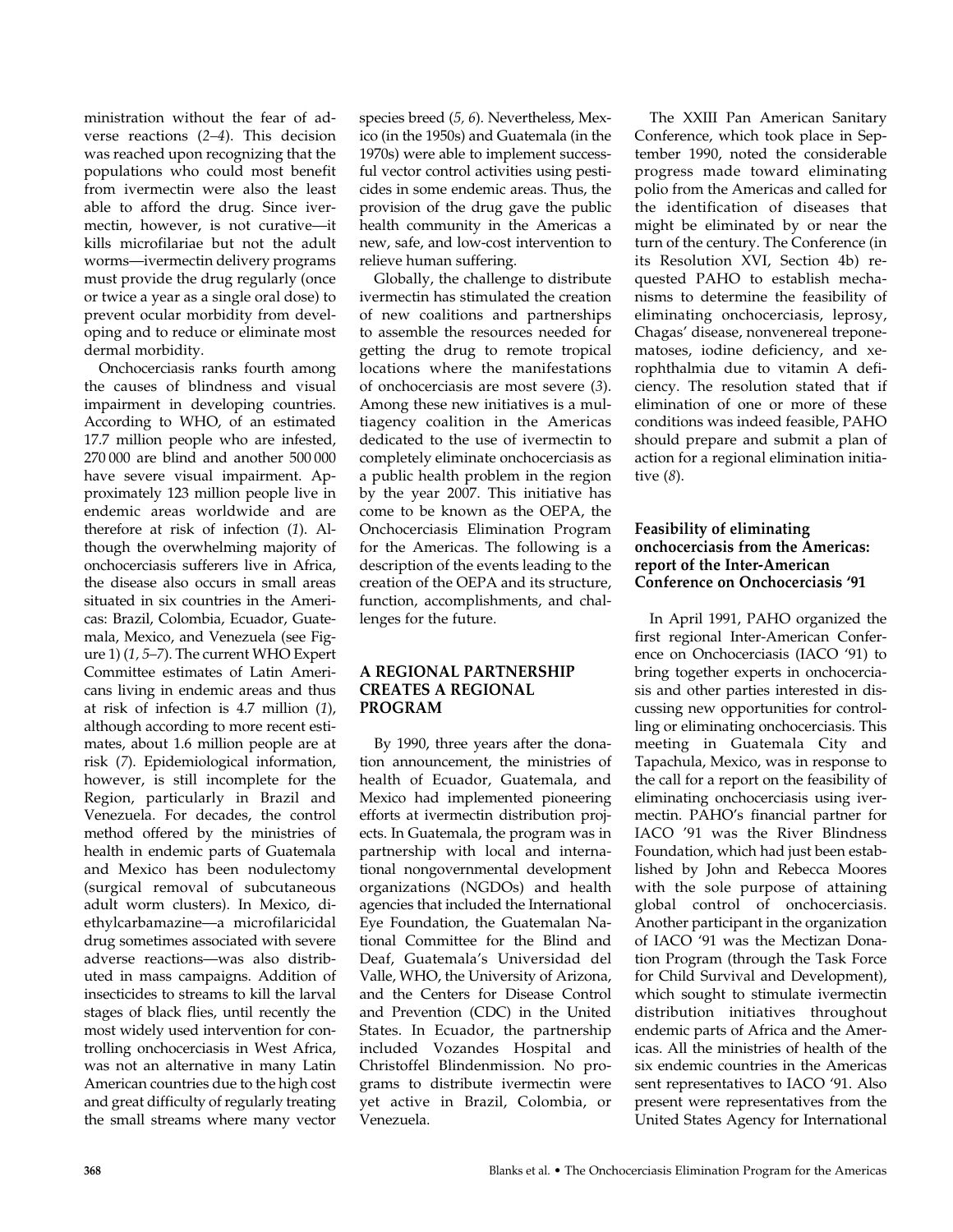#### **FIGURE 1. Geographic distribution of endemic onchocerciasis in the Americas**



*Sources: Weekly Epidemiological Record* 1996;71:278 and WHO Technical Report 852, 1995.

Development (USAID), the CDC, the Government of Spain, and NGDOs interested in primary eye care (Helen Keller International, Christoffel Blindenmission, and the International Eye Foundation). After many scientific presentations and deliberations, several key conclusions (below) influenced the course of the regional initiative for the next 5 years (*9*).

*Elimination of onchocerciasis from the Americas.* Based on the available scientific evidence, morbidity from onchocerciasis can be eliminated from

the Americas using ivermectin community-based treatment. Furthermore, the international momentum generated by the Merck donation provided the window of opportunity needed to fund such an initiative. Spurred by the free provision of ivermectin, availability of resources from the RBF and USAID, and growing international support for elimination/eradication programs, IACO '91 urged PAHO and the ministries of health of the endemic countries to provide ivermectin to the entire population at risk for onchocerciasis. The scanty epidemiological data presented at IACO '91 allowed only a

rough estimate of four million persons living at risk for infection and morbidity in the Americas. Thus, IACO '91 called for a special focus on improved epidemiological characterization of the 14 known endemic areas (see Figure 1) in order to target those communities most affected by the disease ("high risk" or "hyperendemic communities" having a burden of cutaneous microfilariae >60%).

*A regional approach strategy.* Morbidity elimination in the Americas would be most effective through a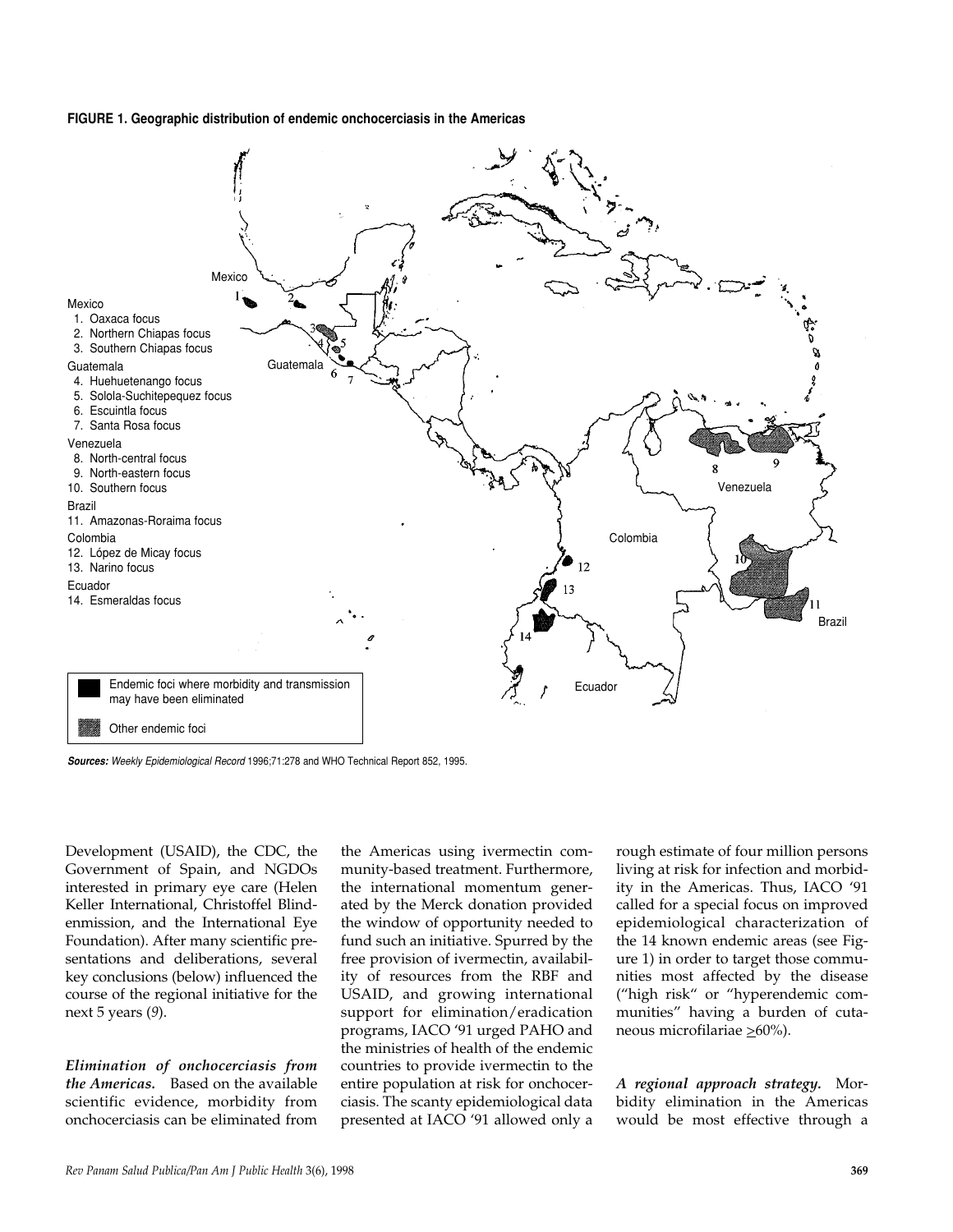regional approach for several reasons. First, ministries of health in the six affected countries would be unlikely to give a national onchocerciasis elimination initiative high priority. River blindness was neither prevalent enough nor life-threatening enough to result in focused budgetary or programmatic attention by health authorities. A regional initiative, however, could provide the critical mass of interest needed to draw both political and economic support and the necessary human talent to a "nonpriority" program. Second, the global focus on onchocerciasis was on Africa; only a regional elimination effort in the Americas could provide visibility and importance to the American onchocerciasis problem, and thus garner financial support from large donors, such as the World Bank, the Inter-American Development Bank, UNICEF, USAID, and ministries of health in all affected nations. Third, because of the lack of expertise in onchocerciasis, a regional approach was necessary to garner the skills needed to establish sound national programs. Fourth, onchocerciasis occurred at cross-border foci shared by all countries (Mexico-Guatemala, Colombia-Ecuador, Venezuela-Brazil). A regional mechanism for reporting program activities might stimulate the international exchange of standardized information and coordinate the treatment of migratory populations.

*Ivermectin for interrupting transmission in Guatemala and Mexico.* Results presented at IACO '91 of a project sponsored by the UNDP/World Bank/WHO Special Programme for Research and Training in Tropical Diseases (TDR) in Guatemala (where the major vector species, *Simulium ochraeceum*, is a relatively poor transmitter of onchocerciasis) showed that ivermectin treatment provided every 6 months could interrupt *transmission* of the infection, even in hyperendemic communities (*10, 11*). Such interruption for a long enough time (the life-span of the *O. volvulus* adult worms is about 10 years) could result in actual eradication of onchocerciasis. Therefore,

IACO '91 recommended that ivermectin be mass distributed to interrupt transmission when possible and advised administration every 6 months (rather than annually) in Guatemala and Mexico. A further recommendation was that more entomologic research be carried out in Brazil, Colombia, Ecuador, and Venezuela to determine if ivermectin was capable of transmission elimination there as well.

## **Resolution XIV of the XXXV Directing Council of PAHO**

With a consensus from IACO '91 that elimination of onchocerciasis was feasible, PAHO staff, following the directive of the XXIII Pan American Sanitary Conference, worked with regional consultants to prepare a Multinational Strategic Plan of Action for onchocerciasis elimination. The overall goal of the plan was "elimination of the pathological manifestations of the disease, and the interruption of transmission in selected foci. . . ." (*12*). The challenges presented in the plan included:

- Identification of communities and populations needing ivermectin
- Monitoring of ivermectin treatment of these communities and populations
- Periodicity and sustainability of treatment activities
- Certification of morbidity elimination (by the year 2007)
- Certification of transmission elimination in certain foci (by the year 2007)
- Examination of the feasibility of parasite (species) eradication from some foci or perhaps the entire Region.

The first step was a call for each of the six endemic countries to prepare national action plans intended to 1) improve epidemiological information so that programs could determine where ivermectin should be distributed; 2) apply regionally determined standards for diagnosis, treatment, epidemiological surveillance, and health education; and 3) share epidemiological, treatment, and other related data at the regional level so that the progress toward elimination could be monitored. Lastly, the Plan of Action called for an international coalition to work toward strengthening the national control programs politically, financially, and technically.

The Plan of Action was submitted to all regional ministers of health in September 1991 at the XXXV Directing Council of PAHO meeting in Washington, D.C. In Resolution XIV, the ministers agreed to "eliminate onchocerciasis as a public health problem in the Americas" by the year 2007 (*13*). The resolution urged all Member States to "foster the necessary collaboration and coordination between the different levels of the public sector, and between it and the private sector, for the completion and execution of updated plans of action to prevent, control and maintain surveillance of . . . onchocerciasis. . . ." (*13, 14*). The mandate for eliminating onchocerciasis morbidity from the Americas was issued, and a regional strategy defined to reach that goal. The remainder of 1991, however, saw little to no expansion of ivermectin programs in Ecuador, Guatemala, and Mexico, and no initiation of ivermectin distribution in Brazil, Colombia, and Venezuela.

## **US\$ 1 million pledged by the River Blindness Foundation and formation of the Strategic Planning Council**

Concerned with the lack of progress toward the goal of Resolution XIV, an ad hoc strategic planning group consisting of representatives from PAHO, the River Blindness Foundation, the Mectizan Donation Program, CDC, and other interested parties met at PAHO Headquarters in January 1992. It was concluded that a Strategic Planning Council should be formed to serve as an advocate and coordinating group for the elimination of onchocerciasis from the Americas. The Strategic Planning Council (SPC) was to consist of members of the partnership and provide a forum that would lead to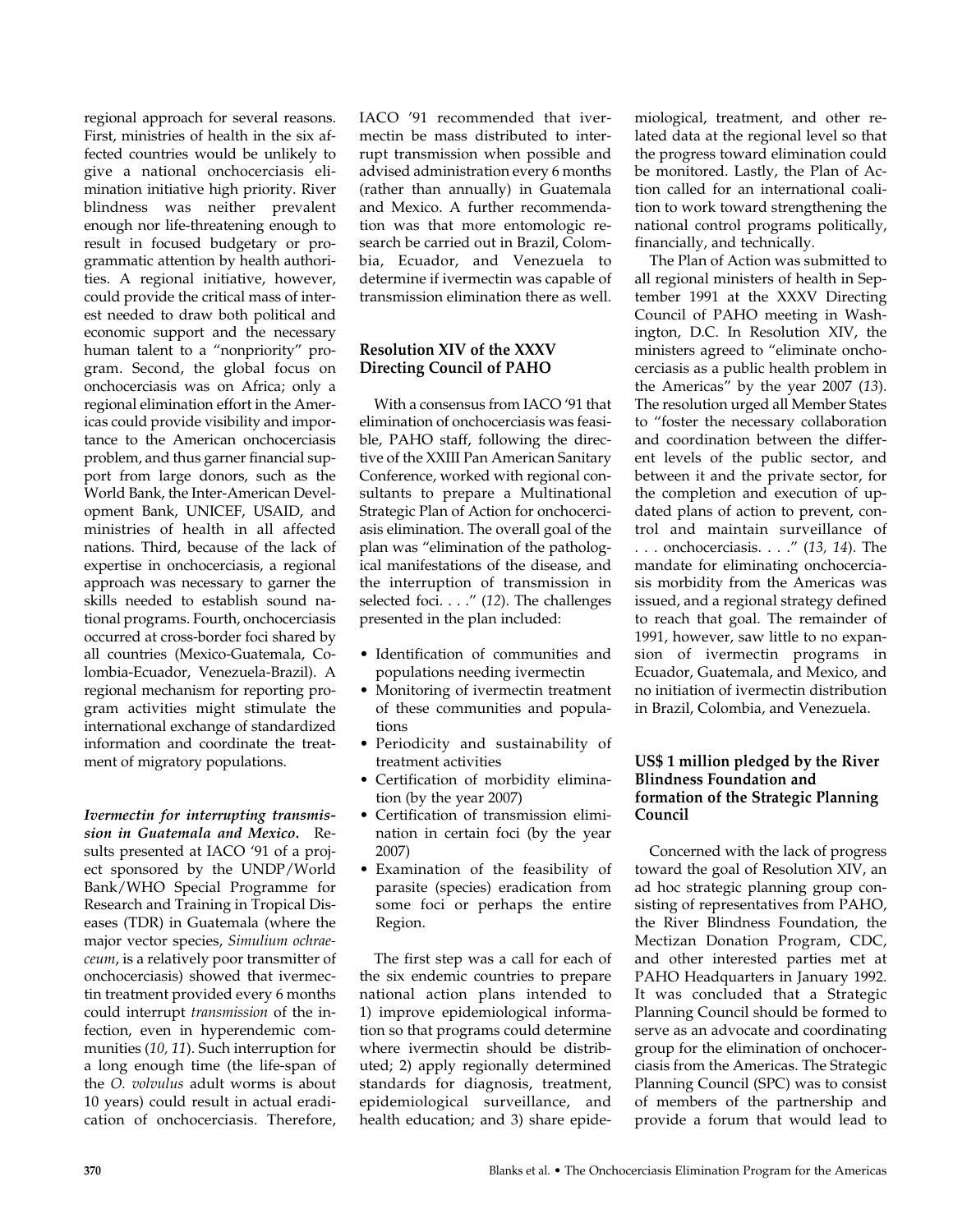joint action. At the first SPC meeting in March 1992, the River Blindness Foundation announced its intention to commit US\$ 1 million as seed funding to set the regional initiative in motion. The money was to be held in an RBFcontrolled trust fund, with the SPC determining the criteria and standards for allocating funds to help each country develop and implement a plan of action consistent with the regional strategy. With RBF funding in hand, the SPC outlined a strategy for launching the initiative.

It was hoped that the regional initiative would move from the planning stage to achievement of ivermectin distribution in all six countries by 1993. As a first step, regional norms were developed for establishing baseline indices and standard components of ivermectin distribution programs. A series of task force meetings of experts led to normative planning. The first such meeting, held in March 1992, produced standard guidelines for the epidemiologic characterization of endemic areas and evaluation of impact. Other meetings followed (see Table 1). The second step was to stimulate the production of official national plans of action for the six national onchocerciasis elimination programs. During the period April through June 1992, SPC delegations traveled to all six countries to meet with key political and ministerial figures to request their help in the preparation of plans consistent with the new regional norms. The delegations explained PAHO Resolution XIV calling for a regional initiative to eliminate onchocerciasis with sustainable ivermectin distribution as the key strategy. The delegation urged that national plans and budgets be developed in time for presentation at the second Inter-American Conference on Onchocerciasis to be held later that year. Working meetings in Ecuador, Guatemala, Mexico, and Venezuela helped national experts and responsible Ministry of Health officials to come together to work on the plans.

## **Inter-American Conference on Onchocerciasis '92 and the Onchocerciasis Elimination Program for the Americas**

The goal of the second Inter-American Conference on Onchocerciasis

**TABLE 1. Key meetings and workshops of the Regional Initiative to Eliminate Onchocerciasis from the Americas**

| 1991 | IACO <sup>a</sup> '91: Feasibility of a Regional Onchocerciasis Elimination Program, Guatemala City,                                                                                                        |
|------|-------------------------------------------------------------------------------------------------------------------------------------------------------------------------------------------------------------|
|      | Guatemala and Tapachula, Mexico                                                                                                                                                                             |
| 1992 | TASKFORCE: The epidemiologic characterization of onchocerciasis, Washington, DC, USA<br>TASKFORCE: Health education and social communication in onchocerciasis control, June<br>1992, Atlanta, Georgia, USA |
|      | TASKFORCE: Ophthalmological assessment of onchocerciasis, Antigua, Guatemala<br>IACO '92: Presentation of National Plans, Quito, Ecuador                                                                    |
| 1993 | TASKFORCE: Operationalization of geographic information systems in the regional programs,<br>Puerto Ayacucho, Venezuela                                                                                     |
|      | IACO '93: The Onchocerciasis Elimination Program for the Americas (OEPA), Puerto<br>Ayacucho, Venezuela                                                                                                     |
| 1994 | IACO '94: International (cross-border) issues: The Need for Binational Plans of Action,<br>Washington, DC, USA                                                                                              |
| 1995 | WORKSHOP: Onchocerciasis transmission modeling, Guatemala City, Guatemala<br>IACO '95: Health Education and Indigenous Cultures, Brasilia, Brazil                                                           |
| 1996 | WORKSHOP: The epidemiologic characterization of onchocerciasis: revision of 1992<br>guidelines by national program representatives, Quito, Ecuador                                                          |
|      | WORKSHOP: Geographic Information Systems training, Guatemala City, Guatemala<br>IACO '96: Certification of Elimination in the Americas: Towards Better Data, Oaxaca, Mexico                                 |
| 1997 | WORKSHOP: Administration of Inter-American Development Bank grants, Guatemala City,<br>Guatemala                                                                                                            |

IACO '97: Drafting Criteria for Certification of Elimination in the Americas

(IACO '92), which took place in Ecuador in September of 1992, was the approval of national plans and budgets. Despite the Strategic Planning Council's efforts of the previous months, however, most plans required further work and could not be fully funded. In addition, it was obvious that the SPC would face increasingly complicated and varied expectations, technical needs, and financial proposals. Because the SPC consisted of some 20 members serving on a voluntary basis, it was incapable of responding to the growing challenges of establishing the regional program. The Strategic Planning Council concluded at its IACO '92 meeting that a part of the RBF donation should be used to establish two staff positions to serve as its secretariat and to travel as advocates of Resolution XIV of the Directing Council of PAHO. Thus, the SPC announced to the assembled IACO '92 body the launching of the office of the Onchocerciasis Elimination Program for the Americas. The OEPA headquarters was established in Guatemala in January 1993, and its first director and expert advisor immediately began visiting the six endemic countries to facilitate the preparation of more thorough national plans and budgets. At the same time, a vigorous fundraising campaign for the OEPA was initiated by the River Blindness Foundation.

#### **The OEPA and its coordinating bodies**

It was decided not to spend the time or money to establish OEPA as a "legal" NGDO. Indeed, the OEPA was not conceived to be an NGDO, but rather a timely mechanism to establish and maintain the regional elimination program, a secretariat for the multinational/multiagency coalition, and a technical and financial support resource to the national elimination programs. The River Blindness Foundation agreed to serve as the OEPA's "parent" NGDO organization in an administrative capacity (i.e., to make contracts, establish accounts, and apply for grant monies), and to employ

<sup>a</sup> Inter-American Conference on Onchocerciasis.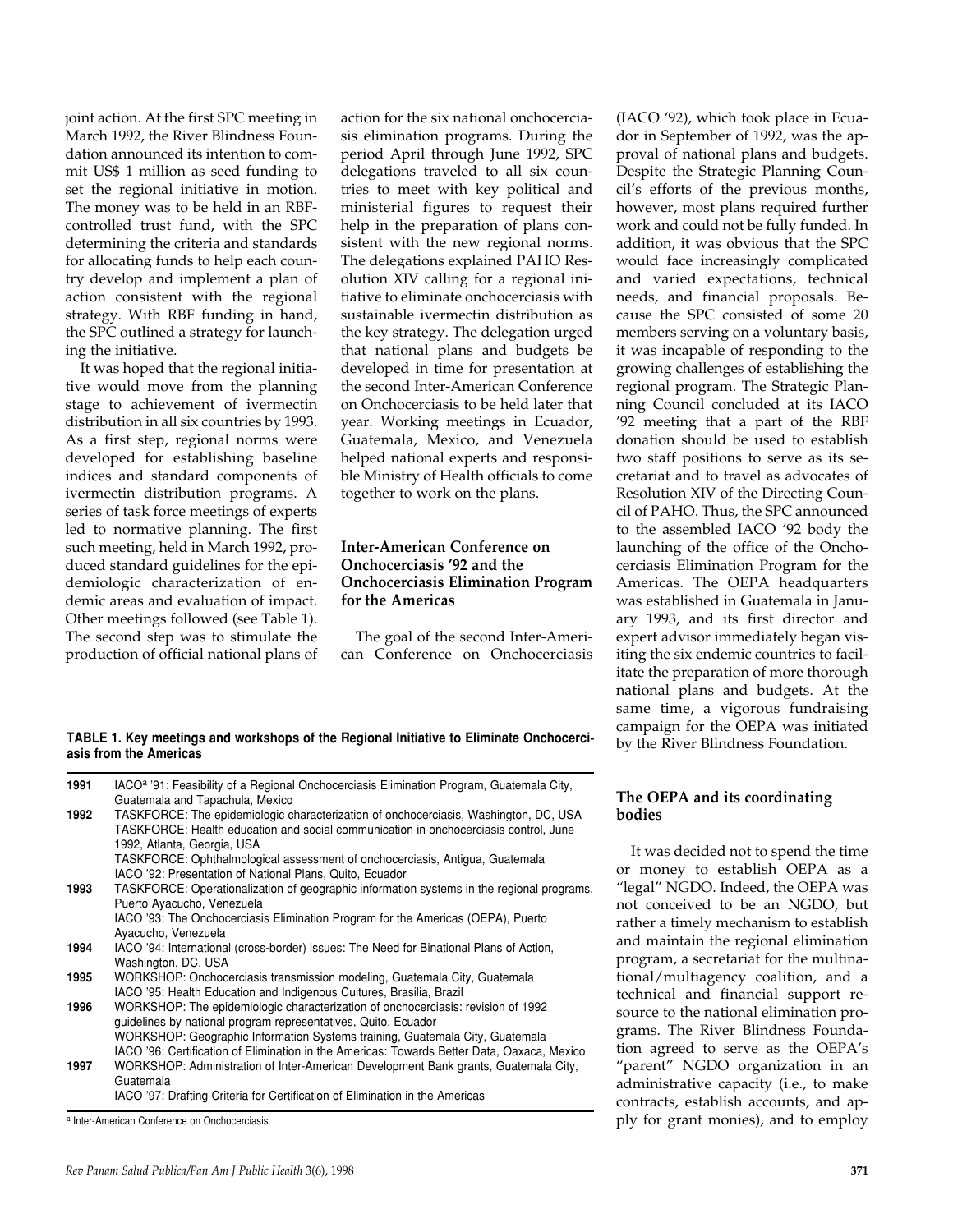and supervise OEPA staff. The SPC, however, was responsible for technical and programmatic decisions. Prompt assistance for day-to-day decisionmaking by OEPA staff was handled by the Program Coordinating Committee (PCC), a smaller body established by the SPC in February 1993. The PCC has met twice annually since then (on one occasion at the IACO session). In late 1995, the SPC agreed to disband and merge all remaining representation functions into the PCC and annual IACO meetings.

The PCC is currently charged with conducting an ongoing and detailed review of OEPA technical activities. The PCC consists of nine members, with institutional representation of the RBF/Carter Center (two members), PAHO (1), the CDC (1), a ministerial (or national program) appointed representative from one of the six endemic countries, and four "at-large" members who are nongrantee participants (tropical disease and public health professionals) in the program and who can serve up to two 2-year terms. Only one-year terms are allowed for the national program representatives to allow more rapid rotations (and thus equal representation) on the PCC.

## **Technical support from the Inter-American Development Bank**

Seeking additional funding for the regional initiative has been an important activity of the OEPA from its inception. The key success in the fundraising campaign is a 5-year grant of US\$ 4 million from the Inter-American Development Bank, approved in June 1994, 20 months after the launching of the OEPA. IDB funding came just as the RBF trust fund was being exhausted; it resulted in a new burst of enthusiasm due to the dramatic increase in OEPA activities and viability. IDB funds are given to strengthen the technical expertise, training, and equipment components common to all six countries. Permitted expenditures are in areas of epidemiologic surveillance

and analysis, behavioral sciences, health education programs, information systems, and program evaluation. Three long-term consultants (professionals in epidemiology, health education/social science, and information systems) were recruited in 1994 and were in place at the OEPA headquarters by mid-1995.

IDB elected to become a partner because of certain appealing elements in the OEPA initiative: 1) a "regional" approach; 2) an "elimination deadline" for project completion; 3) a strong technical and evaluative orientation; and 4) standardized reporting, measurable goals and objectives, and maximized regional use of information. The grant was also attractive because clearly defined "cost-sharing" components pointed to a "real" partnership with PAHO, NGDOs, donors, and governments. IDB monies are calculated to be only about 20% of the actual expenditures required by the regional elimination program, and these monies may not be used to support the programmatic aspects of ivermectin distribution. Each national program must provide required elements in cash and kind (salaries or transport, for example) to support ivermectin delivery.

# **The Carter Center**

The Carter Center has long been involved in the campaign against river blindness. In 1987, the year of the announcement of the donation of ivermectin, its then executive director agreed to chair a Mectizan® Expert Committee to review, approve, and monitor the global ivermectin donation process. As a result of sustained interests at the Carter Center, in early 1995 negotiations began to combine the RBF's programs with those of the Carter Center's Global 2000 program, which had considerable resources and reputation in Africa as a result of the successful guinea worm eradication campaign. The Carter Center, as the surviving institution, would provide a stable, internationally-recognized base and additional programmatic expertise

that could ensure the successful accomplishment of the RBF mission. In April 1996, Global 2000 acquired essentially all of RBF's programs and activities and established the Global 2000 River Blindness Program (GRBP). As part of the acquisition, the Carter Center assumed the role as the administrative parent of OEPA, and thus as executing agency of the IDB and other grants. The OEPA's office under the Carter Center is located in Guatemala City.

## **Accomplishments of the Onchocerciasis Elimination Program for the Americas**

The OEPA initiative has proven that regional partnerships can produce the critical mass to draw political, technical, and economic support for ivermectin distribution. By 1996, all six countries were distributing ivermectin under national plans of action, treating more than 195 000 persons, and reaching 98% of the 345 known hyperendemic communities in the region. Representatives of the six countries where onchocerciasis is endemic in the Americas have met annually since 1991 in IACO meetings cosponsored by PAHO. These meetings have maintained the momentum and the community of the regional effort. IACO and task force meetings provide forums to report treatment and evaluation activities; hear presentations of new research findings related to onchocerciasis; and review, revise, and discuss general policy issues and regional normative recommendations. All six governments now provide infrastructure, physical facilities, communications, transportation, and salary support for central and local staff whose duties include onchocerciasis elimination. As part of the IDB grant process, all six governments provided letters indicating their commitment to their onchocerciasis programs, and since 1994 national financial support to the country programs has totaled over \$3 million. A binational team of Colombian and Ecuadorean health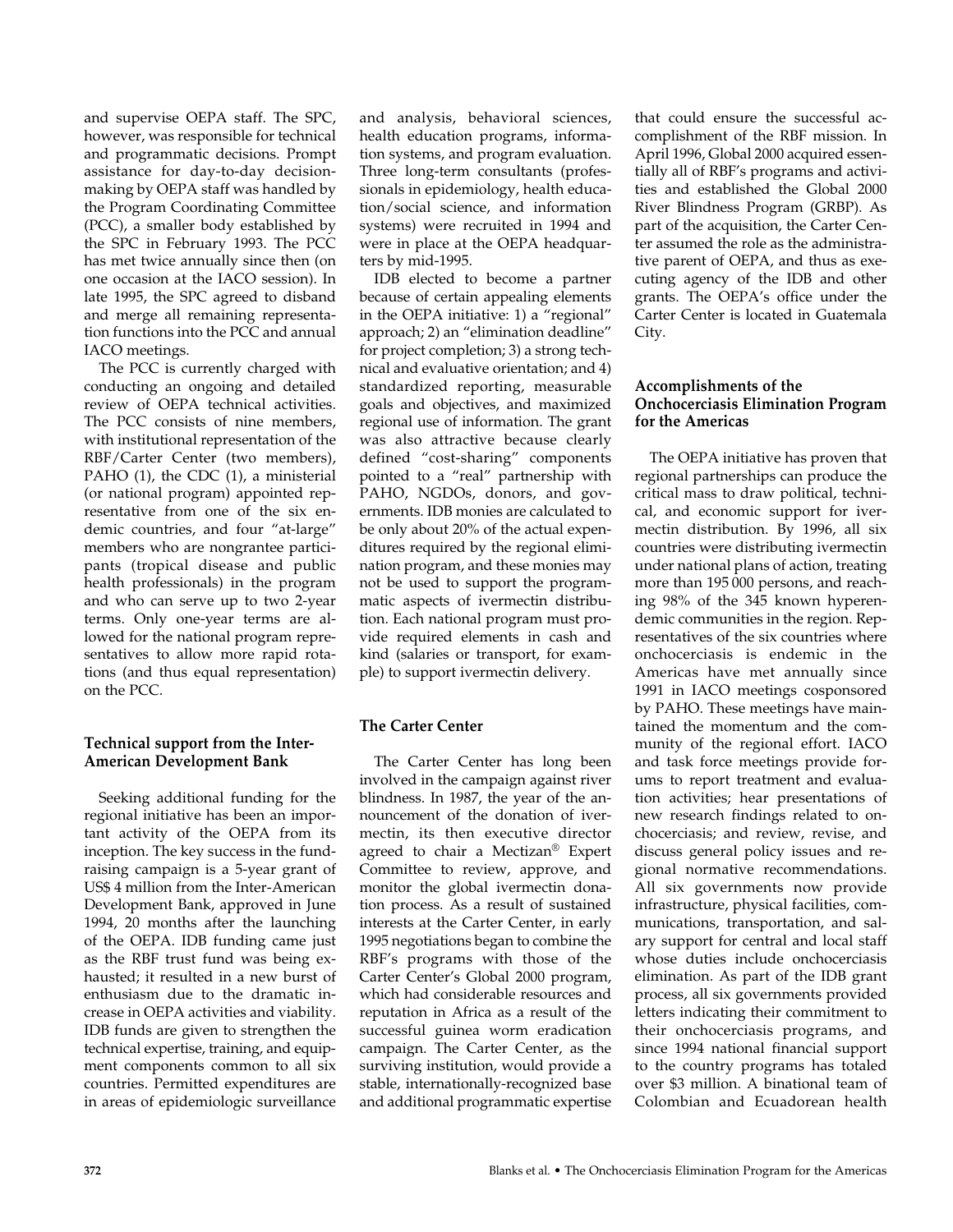workers carried out a joint epidemiological exercise on the shared border of their countries, Guatemala and Mexico have reached several agreements in which onchocerciasis has been specifically mentioned, and Brazil and Venezuela have an interinstitutional plan of action related to ivermectin distribution activities in the migratory populations who cross their shared borders.

# **CHALLENGES FOR THE FUTURE**

A movement to eliminate morbidity from onchocerciasis in the Americas was stimulated by the donation of ivermectin, designed in a multinational plan of action, sanctioned by Resolution XIV of the Directing Council of PAHO, and launched by the River Blindness Foundation in a gamble of a \$1 million seed grant. The OEPA maintains the initiative by serving the multiagency coalition as a means for expeditious, task-oriented action and reporting. Within the forum of a regional coalition, the OEPA has succeeded in providing financial, technical, managerial, and indeed moral support for a group of experts in nongovernmental organizations, universities, and ministries of health who endeavor to execute national elimination programs based on ivermectin distribution. Obstacles to the success of the initiative have been and remain great, and include restricted funding, repeated changes in ministry of health leadership, setbacks due to decentralization of health programs, and resistance to access and standardization of information. Yet, since its inception in early 1993, the OEPA has succeeded in nurturing a regional coalition that can now boast of ivermectin distribution activities in 98% of all known hyperendemic communities in the Americas. The OEPA has stimulated the launching of completely new programs in Brazil, Colombia, and Venezuela; has helped resurrect the Guatemalan program after its collapse following an uncompleted national health sector de-

centralization policy in 1995; has supported rigorous program evaluation and operations research in Mexico and Ecuador; and has stimulated several binational meetings and international plans to eliminate onchocerciasis. The OEPA has leveraged the original \$1 million RBF donation to generate funding of over \$5 million from other donors, most notably the Inter-American Development Bank and USAID. Lastly, OEPA profits from a committed corps of professionals volunteering their time to serve on coordination committees that provide nonaligned and transparent oversight for regional goal setting and equitable decision making.

For the future, OEPA must evolve in response to the changing realities of the experiment that led to its creation. The Carter Center will bring to OEPA a new focus on better reporting of the numbers of persons and communities being treated (*7, 15*). Mounting a large campaign for rapid epidemiological assessment of northern Venezuela (where the current population at risk is crudely estimated to be 800 000) is critical (*7*). Sustainability of programs must be promoted by showing that ivermectin delivery can strengthen or stimulate new primary health care infrastructure in as yet underserved areas. The OEPA and PAHO must work to identify internationally acceptable criteria that can be applied to certify onchocerciasis elimination in the 14 zones in the six countries (see Figure 1). Such criteria need to be applied soon in Oaxaca and Chamula (Zones 1 and 2), San Vicente Pacaya and Santa Rosa (Zones 6 and 7), throughout Colombia (Zones 12 and 13), and in Ecuador (Zone 14) to measure and celebrate progress and milestones toward Resolution XIV's goal (*7, 15*). Global interest is crucial to revitalize political and economic support. Finally, documentation of the interruption of transmission in the different vectors and ecological foci (as opposed to certification of elimination of morbidity) requires additional field research.

Despite the challenges for change, certain OEPA roles and responsibili-

ties must remain constant. The OEPA must be oriented to rapid action, transparency in decision-making, and effective response to the challenges of field program implementation. With its PAHO partner, the OEPA must constantly remind Governments and ministries of health of their agreement on the goal of Resolution XIV to eliminate onchocerciasis as a public health problem in the Americas by the year 2007. Finally, the OEPA must diversify its financial support to remain able to supplement or bridge, when necessary, those programmatic areas not covered by the IDB grant.

If this regional initiative can maintain political and financial support, onchocerciasis in the Americas will be eliminated through ivermectin distribution. Then, as the Americas led the way in polio eradication in 1991 (*16*), so will they lead the way to elimination of onchocerciasis-related morbidity by 2007. Indeed, with continued momentum and funding, we anticipate achievement of the loftier goals of transmission interruption and perhaps eradication.

**Acknowledgments.** The authors wish to thank the OEPA Community and Working Group: **Ecuador**—M. Espinel, R. Guderian, T. Mancero, G. Rivadeneira; **Colombia**—A. Corredor, R. S. Nicholls; **Venezuela**—C. Botto, J. Convit, I. Petralanda, E. Pieruzzi, R. Quiroga; **Guatemala**—F. Beltranena, J. Castro, G. Hernández-Polanco, R. Luján, J. O. Ochoa, R. Zea; **Brazil**—G. Coelho, J. B. Furtão Vieira, V. Py-Daniels; **Mexico**—C. Álvarez-Lucas, F. Chávez Peón, A. Martín-Tallaeche, R. Rivas-Alcalá (deceased), J. Rodríguez-Domínguez; **OEPA/PCC**—V. Álvarez, A. Chacón, F. Clark, J. Ehrenberg, A. L. Morales, M. Richards, R. Sáenz, J. C. Solares**,** F. Westchott; **PCC**— A. D'Alessandro; **PAHO/WHO**—J. Arias, A. Bañuelos, I. Barragán, L. Cabrera, J. A. Casas, S. Corber, J. Fernández de Castro, J. Finkelman, F. García Scarponi, C. Lombardi, H. Málaga, R. Oceguera (deceased), J. M. Paganini, F. Paniagua, V. Pou-Howley, H. Remme, T.